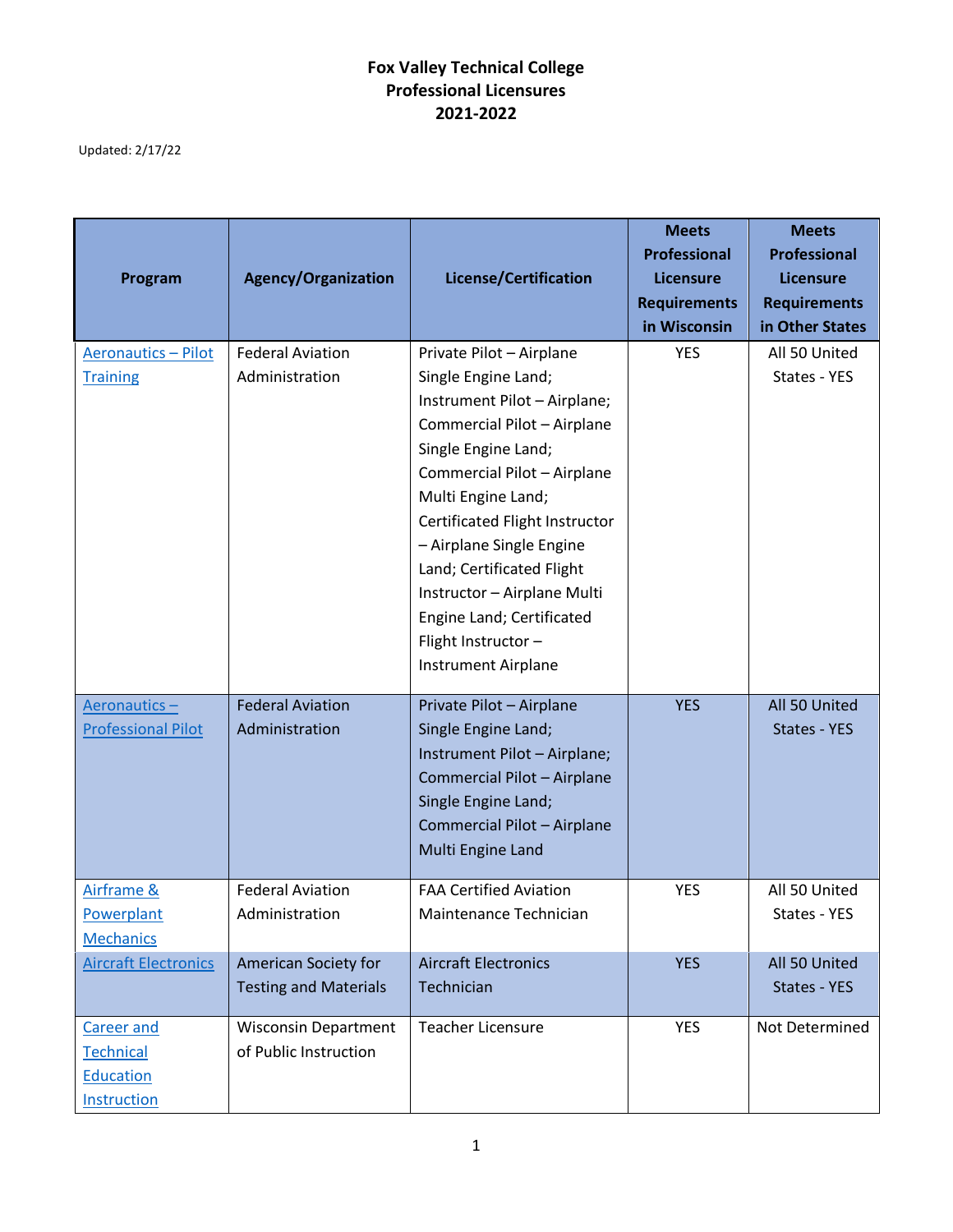# **Fox Valley Technical College Professional Licensures 2021-2022**

#### Updated: 2/17/22

|                            |                              |                                    | <b>Meets</b>        | <b>Meets</b>          |
|----------------------------|------------------------------|------------------------------------|---------------------|-----------------------|
|                            |                              |                                    | <b>Professional</b> | <b>Professional</b>   |
| Program                    | <b>Agency/Organization</b>   | License/Certification              | <b>Licensure</b>    | <b>Licensure</b>      |
|                            |                              |                                    | <b>Requirements</b> | <b>Requirements</b>   |
|                            |                              |                                    | in Wisconsin        | in Other States       |
| Cosmetology                | <b>Wisconsin Department</b>  | <b>Licensed Cosmetologist</b>      | <b>YES</b>          | Not Determined        |
|                            | of Safety and                |                                    |                     |                       |
|                            | <b>Professional Services</b> |                                    |                     |                       |
|                            |                              |                                    |                     |                       |
| <b>Dental Hygienist</b>    | Department of Safety         | Registered Dental Hygienist        | <b>YES</b>          | <b>Not Determined</b> |
|                            | and Professional             | (RDH)                              |                     |                       |
|                            | Services                     |                                    |                     |                       |
| <b>Emergency Medical</b>   | <b>Wisconsin Department</b>  | <b>National Registry Exam</b>      | <b>YES</b>          | <b>Not Determined</b> |
| <b>Services Programs</b>   | of Health Services           |                                    |                     |                       |
| <b>Foundations of</b>      | <b>Wisconsin Department</b>  | Special Education Aide or          | <b>YES</b>          | Not Determined        |
| <b>Teacher Education</b>   | of Public Instruction        | <b>Substitute Teacher</b>          |                     |                       |
| <b>Basic Esthetician</b>   | <b>Wisconsin Department</b>  | <b>Licensed Esthetician</b>        | <b>YES</b>          | Not Determined        |
|                            | of Safety and                |                                    |                     |                       |
|                            | <b>Professional Services</b> |                                    |                     |                       |
| Law Enforcement            | <b>Wisconsin Department</b>  | State-certified law                | <b>YES</b>          | Not Determined        |
|                            | of Justice                   | enforcement officer or jailer      |                     |                       |
| <b>Officer Preparatory</b> |                              |                                    |                     |                       |
| Training; Jail             |                              |                                    |                     |                       |
| <b>Officer Preparatory</b> |                              |                                    |                     |                       |
| Training                   |                              |                                    |                     |                       |
| <b>Nursing Assistant</b>   | <b>Wisconsin Department</b>  | <b>Certified Nursing Assistant</b> | <b>YES</b>          | Not Determined        |
|                            | of Health, Division of       |                                    |                     |                       |
|                            | <b>Quality Assurance</b>     |                                    |                     |                       |
| Therapeutic                | <b>Wisconsin Department</b>  | Licensed Massage Therapist         | <b>YES</b>          | Not Determined        |
| <b>Massage</b>             | of Safety and                |                                    |                     |                       |
|                            | <b>Professional Services</b> |                                    |                     |                       |
| <b>Truck Driving</b>       | <b>Wisconsin Department</b>  | <b>Commercial Driver's License</b> | <b>YES</b>          | Not Determined        |
|                            | of Transportation            | (CDL)                              |                     |                       |
| <b>Wildland</b>            | U.S. Forest Service          | USFS classes and physical          | <b>YES</b>          | Not Determined        |
| Firefighter,               | (USFS)                       | fitness test                       |                     |                       |
| <b>Wildland Fire Crew</b>  |                              |                                    |                     |                       |
| Plumbing                   | <b>Wisconsin Department</b>  | <b>Licensed Plumber</b>            | <b>YES</b>          | Not Determined        |
| Apprenticeship             | of Safety and                |                                    |                     |                       |
|                            | <b>Professional Services</b> |                                    |                     |                       |